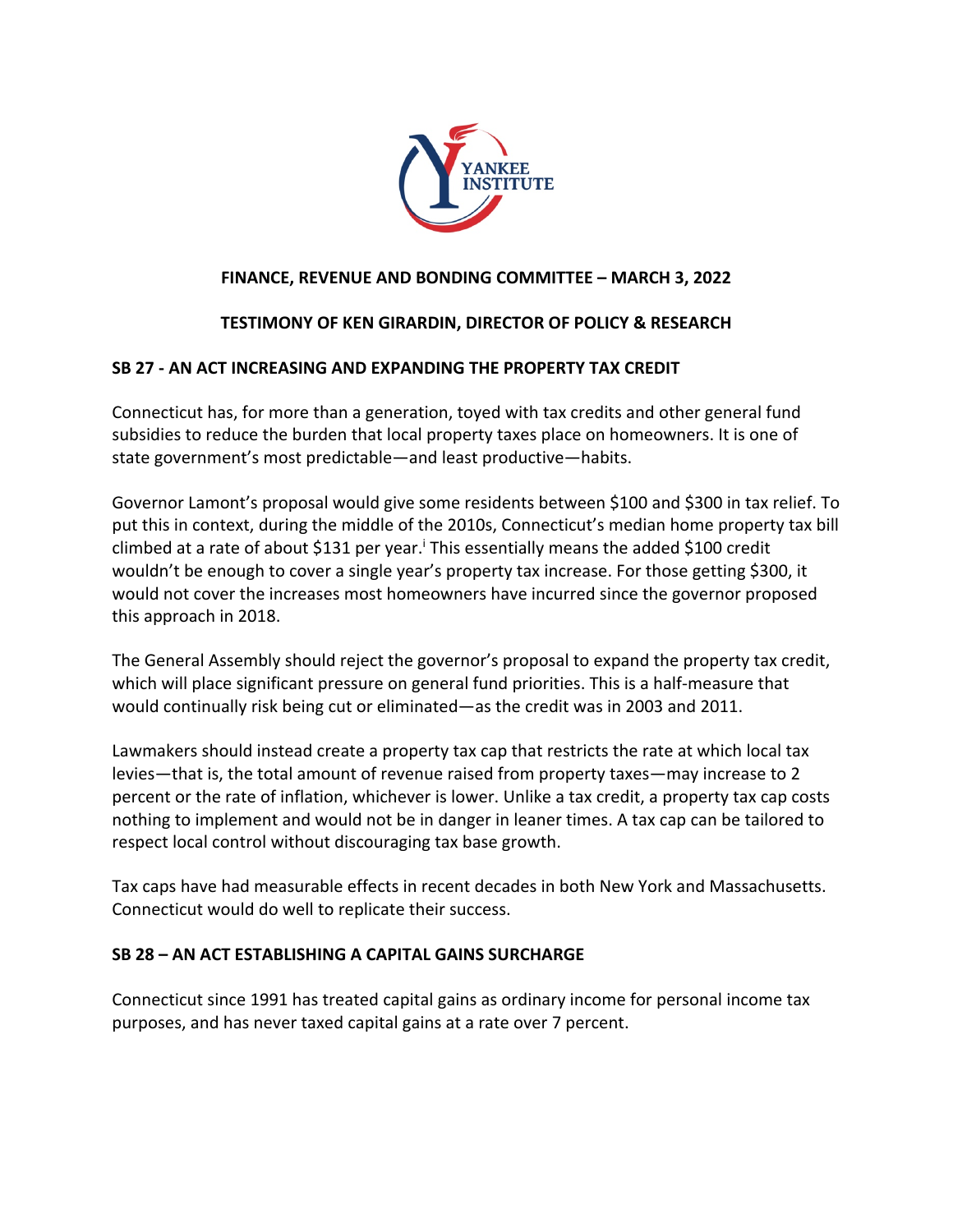SB 28, in pushing the top marginal tax rate on capital gains to 7.99 percent, would increase the state's reliance on a type of revenue that has twice since 2000 dropped by more than half over a two-year period (Figure 1).



**Figure 1**

The state's volatility cap steers a portion of its tax revenue from investment income into the Budget Reserve Fund and helps the state weather fiscal turbulence.

However, the substance of SB 28 is routinely associated with calls to use the revenues to create or expand state programs. The pressure this spending would cause on the general fund, combined with the volatility of capital gains, could far exceed the tempering effect of the volatility cap.

Meanwhile, the state's efforts to make its income tax system more progressive have coincided with what appear to be a trend among high-earning individuals and households limiting their